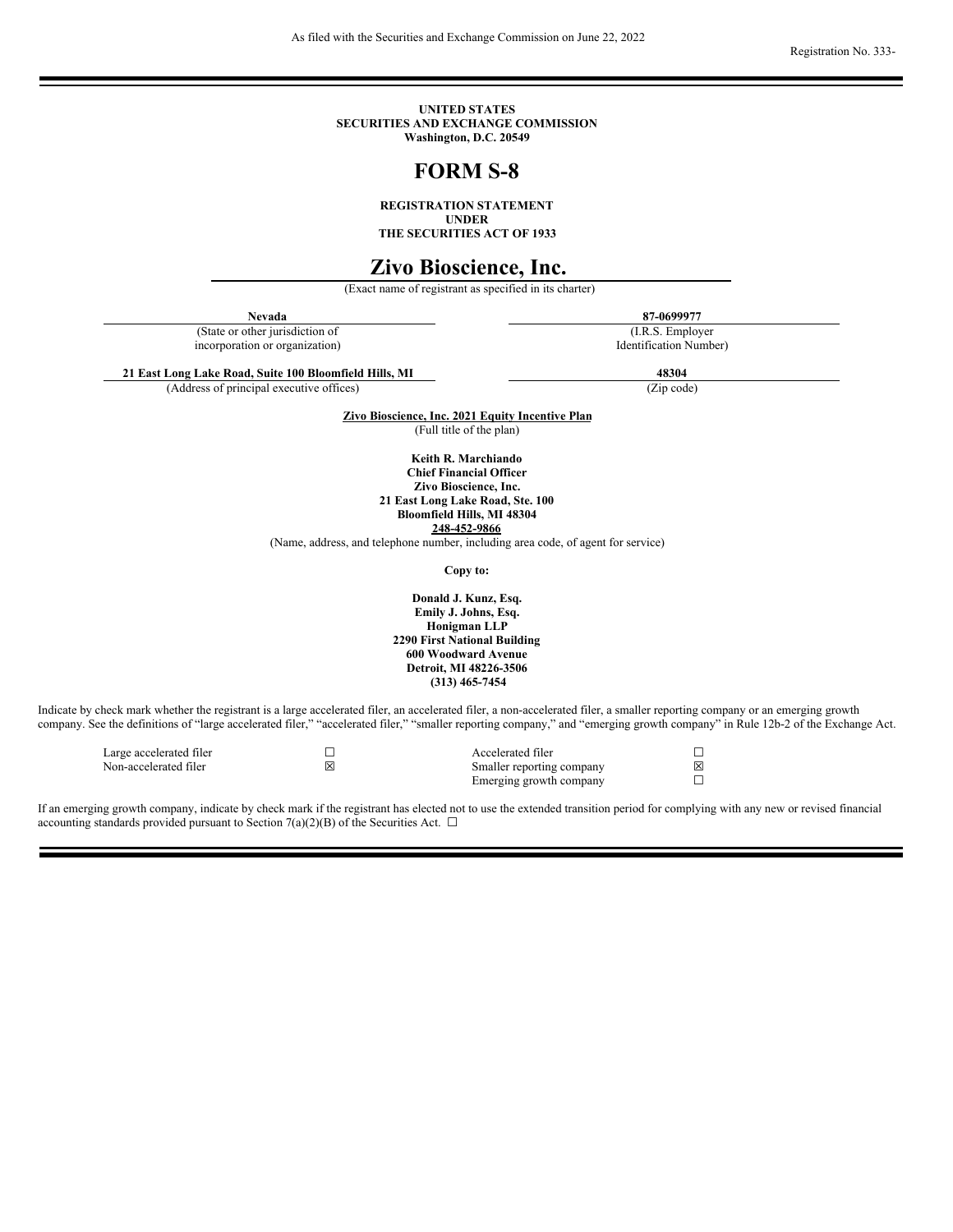#### **PART I**

#### **INFORMATION REQUIRED IN THE SECTION 10(a) PROSPECTUS**

The information specified in Part I of Form S-8 is omitted from this Registration Statement in accordance with the provisions of Rule 428 under the Securities Act of 1933, as amended (the *"Securities Act"*) and the introductory note to Part I of Form S-8. The documents containing the information specified in Part I of Form S-8 will be delivered to the participants in the plan covered by this Registration Statement as specified by Rule 428(b)(1) under the Securities Act.

### **PART II**

#### **INFORMATION REQUIRED IN THE REGISTRATION STATEMENT**

#### **Item 3. Incorporation of Documents by Reference.**

The following documents filed with the Commission by the Registrant are hereby incorporated by reference in this Registration Statement:

- (a) our Annual Report on Form 10-K for the year ended December 31, 2021 filed with the Commission on April 22, [2022](http://www.sec.gov/ix?doc=/Archives/edgar/data/0001101026/000165495422005733/zivo_10ka.htm), as amended on May 2, 2022;
- (b) our Quarterly Report on Form 10-Q for the quarter ended March 31, 2022, filed with the Commission o[nMay](http://www.sec.gov/ix?doc=/Archives/edgar/data/0001101026/000165495422006758/zivo_10q.htm) 13, 2022;
- (c) our Current Reports on Form 8-K filed with the Commission o[nJanuary](http://www.sec.gov/ix?doc=/Archives/edgar/data/0001101026/000165495422000342/zivo_8k.htm) 11, 2022, [February](http://www.sec.gov/ix?doc=/Archives/edgar/data/0001101026/000165495422002090/zivo_8k.htm) 16, 2022, February 25, 2022 (as amended by Amendment No. 1 thereto, filed with the Commission on [March](http://www.sec.gov/ix?doc=/Archives/edgar/data/0001101026/000165495422002336/zivo_8ka.htm) 1, 2022), [April](http://www.sec.gov/ix?doc=/Archives/edgar/data/0001101026/000165495422005373/zivo_8k.htm) 15, 2022, April 25, 2022; and
- (d) the description of our Common Stock contained in the registration statement on Form 8A (File No. 00137809) filed with the [Commission](http://www.sec.gov/Archives/edgar/data/1638287/000110465916128353/a15-18801_108a12b.htm) on June 20, 2016 pursuant to Section 12(b) of the Securities Exchange Act of 1934, as amended (the *"Exchange Act"*), including any amendments or reports filed for the purpose of updating such descriptions.

In addition, all documents the Registrant subsequently files pursuant to Sections 13(a), 13(c), 14 or 15(d) of the Exchange Act, after the filing of this Registration Statement and prior to the filing of a post-effective amendment which indicates that all securities offered hereby have been sold or which deregisters all securities covered hereby then remaining unsold are incorporated by reference in this Registration Statement and are a part hereof from the date of filing of such documents. Notwithstanding anything herein, the Registrant is not incorporating by reference any information furnished under Item 2.02 or Item 7.01 of any Current Report on Form 8-K, unless, and to the extent, specified in any such Current Report on Form 8-K.

Any statement herein or contained in a document incorporated or deemed to be incorporated by reference herein shall be deemed to be modified or superseded for purposes of this Registration Statement to the extent that a statement contained herein, or in any subsequently filed document, which also is or is deemed to be incorporated by reference herein, modifies or supersedes such prior statement. Any such statement so modified or superseded shall not be deemed, except as so modified or superseded, to constitute part of this Registration Statement.

#### **Item 4. Description of Securities.**

Not applicable.

#### **Item 5. Interests of Named Experts and Counsel.**

Not applicable.

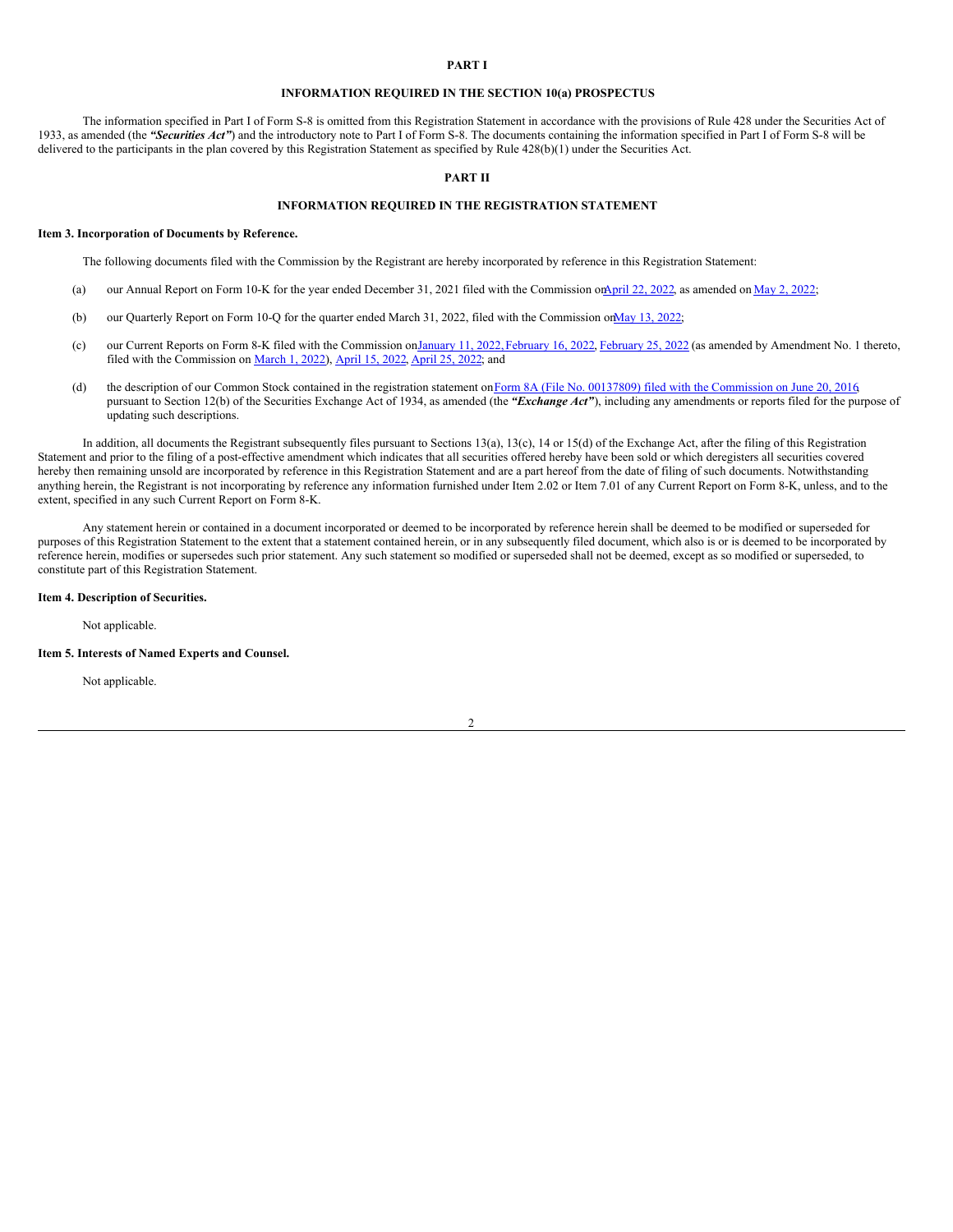#### **Item 6. Indemnification of Directors and Officers.**

Section 78.138 of the NRS provides that, unless the corporation's articles of incorporation provide otherwise, a director or officer will not be individually liable unless it is proven that (i) the director's or officer's acts or omissions constituted a breach of his or her fiduciary duties, and (ii) such breach involved intentional misconduct, fraud, or a knowing violation of the law.

Section 78.7502 of the NRS permits a company to indemnify its directors and officers against expenses, judgments, fines, and amounts paid in settlement actually and reasonably incurred in connection with a threatened, pending, or completed action, suit, or proceeding, if the officer or director (i) is not liable pursuant to NRS 78.138, or (ii) acted in good faith and in a manner the officer or director reasonably believed to be in or not opposed to the best interests of the corporation and, if a criminal action or proceeding, had no reasonable cause to believe the conduct of the officer or director was unlawful. Section 78.7502 of the NRS requires a corporation to indemnify a director or officer that has been successful on the merits or otherwise in defense of any action or suit. Section 78.7502 of the NRS precludes indemnification by the corporation if the officer or director has been adjudged by a court of competent jurisdiction, after exhaustion of all appeals, to be liable to the corporation or for amounts paid in settlement to the corporation, unless and only to the extent that the court determines that in view of all the circumstances, the person is fairly and reasonably entitled to indemnity for such expenses and requires a corporation to indemnify its officers and directors if they have been successful on the merits or otherwise in defense of any claim, issue, or matter resulting from their service as a director or officer.

Section 78.751 of the NRS permits a Nevada company to indemnify its officers and directors against expenses incurred by them in defending a civil or criminal action, suit, or proceeding as they are incurred and in advance of final disposition thereof, upon determination by the stockholders, the disinterested board members, or by independent legal counsel. If so provided in the corporation's articles of incorporation, bylaws, or other agreement, Section 78.751 of the NRS requires a corporation to advance expenses as incurred upon receipt of an undertaking by or on behalf of the officer or director to repay the amount if it is ultimately determined by a court of competent jurisdiction that such officer or director is not entitled to be indemnified by the company. Section 78.751 of the NRS further permits the company to grant its directors and officers additional rights of indemnification under its articles of incorporation, bylaws, or other agreement.

Section 78.752 of the NRS provides that a Nevada company may purchase and maintain insurance or make other financial arrangements on behalf of any person who is or was a director, officer, employee, or agent of the company, or is or was serving at the request of the company as a director, officer, employee, or agent of another company, partnership, joint venture, trust, or other enterprise, for any liability asserted against him and liability and expenses incurred by him in his capacity as a director, officer, employee, or agent, or arising out of his status as such, whether or not the company has the authority to indemnify him against such liability and expenses.

We have entered into indemnification agreements with each of our officers and directors to provide indemnification to the fullest extent permitted by the NRS against expense, liability, and loss reasonably incurred or suffered by them in connection with their service as an officer or director. The agreements provide for advance costs and expenses incurred with respect to any proceeding to which a person is made a party as a result of being a director or officer prior to or after final disposition of such proceeding upon receipt of an undertaking by or on behalf of the director or officer to repay such amount if it is ultimately determined that such person is not entitled to indemnification. We may purchase and maintain liability insurance, or make other arrangements for such obligations or otherwise, to the extent permitted by the NRS.

Insofar as indemnification for liabilities arising under the Securities Act may be permitted to the Company's directors, officers or controlling persons pursuant to the provisions described above, or otherwise, the Company has been advised that in the opinion of the Securities and Exchange Commission (the "Commission") such indemnification is against public policy as expressed in the Securities Act and is, therefore, unenforceable.

#### **Item 7. Exemption from Registration Claimed.**

Not applicable.

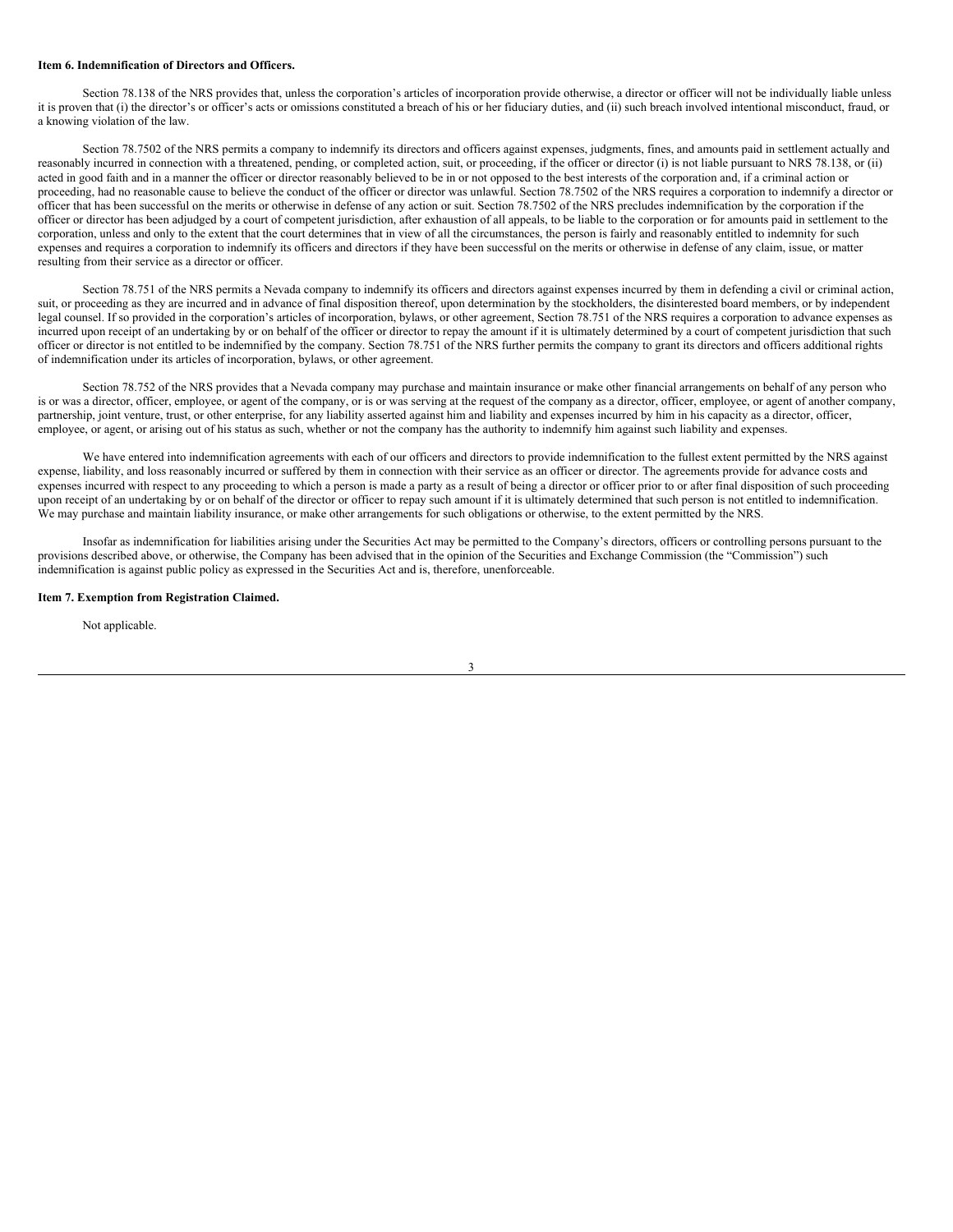# **EXHIBIT INDEX**

The following exhibits are filed as part of this registration statement.

# **INDEX TO EXHIBITS**

| Exhibit<br>Number | <b>Description</b>                                                                                                                                                                                       |
|-------------------|----------------------------------------------------------------------------------------------------------------------------------------------------------------------------------------------------------|
| 4.1               | Articles of Incorporation of the Registrant as amended (incorporated by reference to Exhibit 3.1 to the Registrant's Quarterly Report on Form 10-Q filed on                                              |
|                   | <b>August 22, 2011)</b>                                                                                                                                                                                  |
|                   |                                                                                                                                                                                                          |
| 4.2               | Certificate of Amendment to Articles of Incorporation dated October 16, 2014 (incorporated by reference to Exhibit 3.12 to the Registrant's Quarterly Report on<br>Form 10-Q filed on November 14, 2014) |
|                   |                                                                                                                                                                                                          |
| 4.3               | Certificate to Amendment dated May 28, 2021 (incorporated by reference to Exhibit 3.1 to the Registrant's Current Report on Form 8-K filed on June 2, 2021)                                              |
| 4.4               | Amended and Restated By-laws of the Registrant (incorporated by reference to Exhibit 3.2 to the Registrant's Quarterly Report on Form 10-Q filed on May 17,                                              |
|                   | 2010)                                                                                                                                                                                                    |
|                   |                                                                                                                                                                                                          |
| 4.5               | Zivo Bioscience, Inc. 2021 Equity Incentive Plan (incorporated by reference to Exhibit 10.2 to the Registrant's Current Report on Form 8-K filed on February<br>16, 2022                                 |
|                   |                                                                                                                                                                                                          |
| 5.1               | Opinion of Fennemore Craig, P.C.                                                                                                                                                                         |
|                   |                                                                                                                                                                                                          |
| 23.1              | Consent of BDO USA, LLP                                                                                                                                                                                  |
| 23.2              | Consent of Wolinetz, Lafazan & Company, P.C.                                                                                                                                                             |
|                   |                                                                                                                                                                                                          |
| 23.3              | Consent of Fennemore Craig, P.C. (included in its opinion filed as Exhibit 5.1 to this Registration Statement)                                                                                           |
| 24.1              | Power of Attorney (included after the signature of the Registrant contained on the Signature Page of this Registration Statement)                                                                        |
|                   |                                                                                                                                                                                                          |
| 107               | Filing Fee Table                                                                                                                                                                                         |
|                   |                                                                                                                                                                                                          |

4

<u> 1980 - Johann Barbara, martxa amerikan per</u>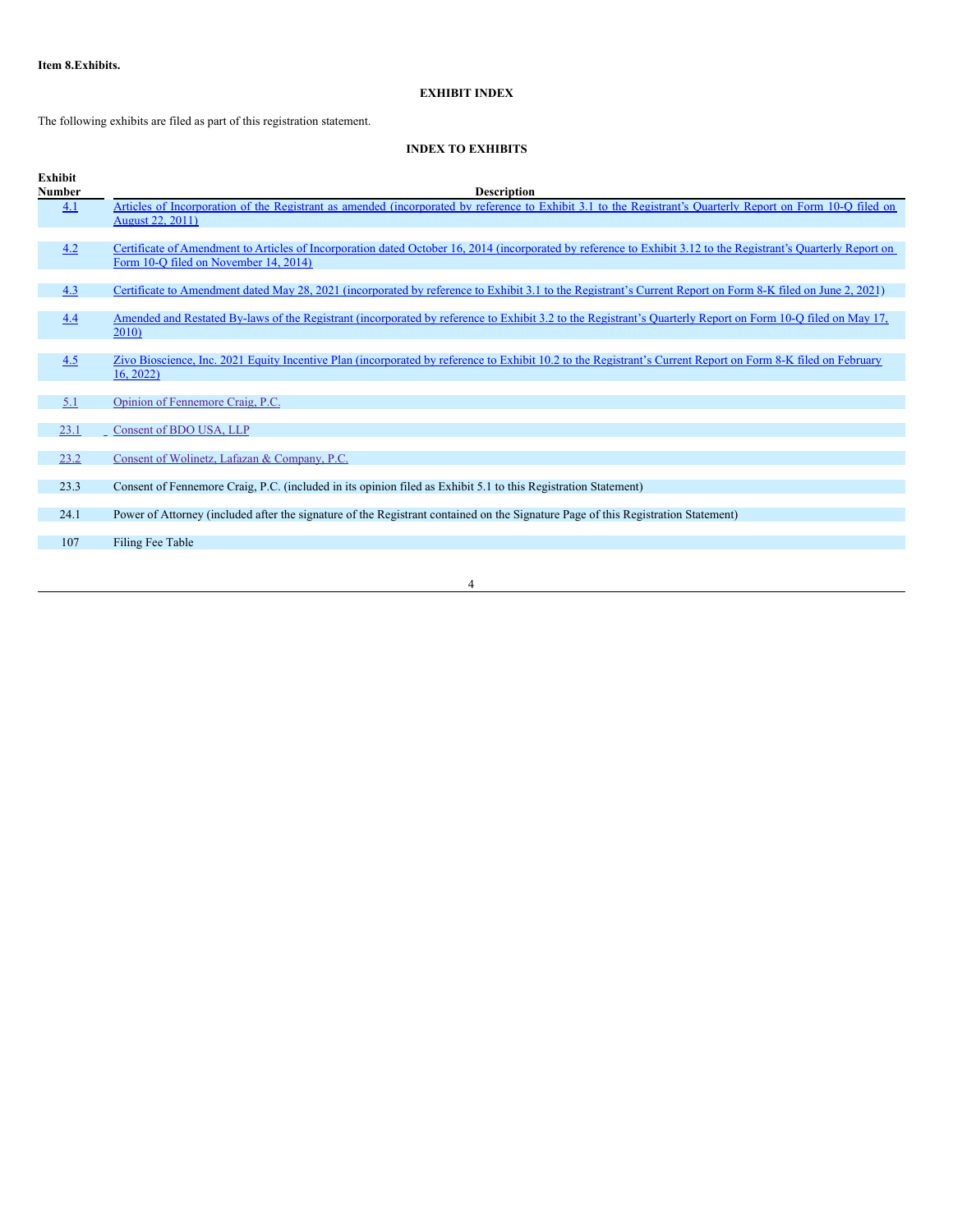#### **Item 9. Undertakings.**

- (a) The undersigned Registrant hereby undertakes:
	- (1) To file, during any period in which offers or sales are being made, a post-effective amendment to this Registration Statement:
		- (i) To include any prospectus required by Section  $10(a)(3)$  of the Securities Act of 1933;
		- (ii) To reflect in the prospectus any facts or events arising after the effective date of the Registration Statement (or the most recent post-effective amendment thereof) which, individually or in the aggregate, represent a fundamental change in the information set forth in the Registration Statement. Notwithstanding the foregoing, any increase or decrease in volume of securities offered (if the total dollar value of securities offered would not exceed that which was registered) and any deviation from the low or high end of the estimated maximum offering range may be reflected in the form of prospectus filed with the Commission pursuant to Rule 424(b) if, in the aggregate, the changes in volume and price represent no more than 20 percent change in the maximum aggregate offering price set forth in the "Calculation of Registration Fee" table in the effective Registration Statement;
		- (iii) To include any material information with respect to the plan of distribution not previously disclosed in the Registration Statement or any material change to such information in the Registration Statement;

*provided, however,* that paragraphs (a)(1)(i) and (a)(1)(ii) of this section do not apply if the information required to be included in a post-effective amendment by those paragraphs is contained in reports filed with or furnished to the Commission by the Registrant pursuant to Section 13 or 15(d) of the Securities Exchange Act of 1934 that are incorporated by reference in the Registration Statement; and

- (2) That, for the purpose of determining any liability under the Securities Act, each such post-effective amendment shall be deemed to be a new registration statement relating to the securities offered therein, and the offering of such securities at that time shall be deemed to be the initial bona fide offering thereof.
- (3) To remove from registration by means of a post-effective amendment any of the securities being registered which remain unsold at the termination of the offering.
- (b) The Registrant hereby undertakes that, for purposes of determining any liability under the Securities Act of 1933, each filing of the Registrant's annual report pursuant to Section 13(a) or Section 15(d) of the Securities Exchange Act of 1934 (and, where applicable, each filing of an employee benefit plan's annual report pursuant to Section 15(d) of the Securities Exchange Act of 1934) that is incorporated by reference in the Registration Statement shall be deemed to be a new registration statement relating to the securities offered therein, and the offering of such securities at that time shall be deemed to be the initial bona fide offering thereof.
- (c) Insofar as indemnification for liabilities arising under the Securities Act of 1933 may be permitted to directors, officers and controlling persons of the Registrant pursuant to the foregoing provisions, or otherwise, the Registrant has been advised that in the opinion of the Securities and Exchange Commission such indemnification is against public policy as expressed in the Act and is, therefore, unenforceable. In the event that a claim for indemnification against such liabilities (other than the payment by the Registrant of expenses incurred or paid by a director, officer or controlling person of the Registrant in the successful defense of any action, suit or proceeding) is asserted by such director, officer or controlling person in connection with the securities being registered, the Registrant will, unless in the opinion of its counsel the matter has been settled by controlling precedent, submit to a court of appropriate jurisdiction the question whether such indemnification by it is against public policy as expressed in the Act and will be governed by the final adjudication of such issue.

5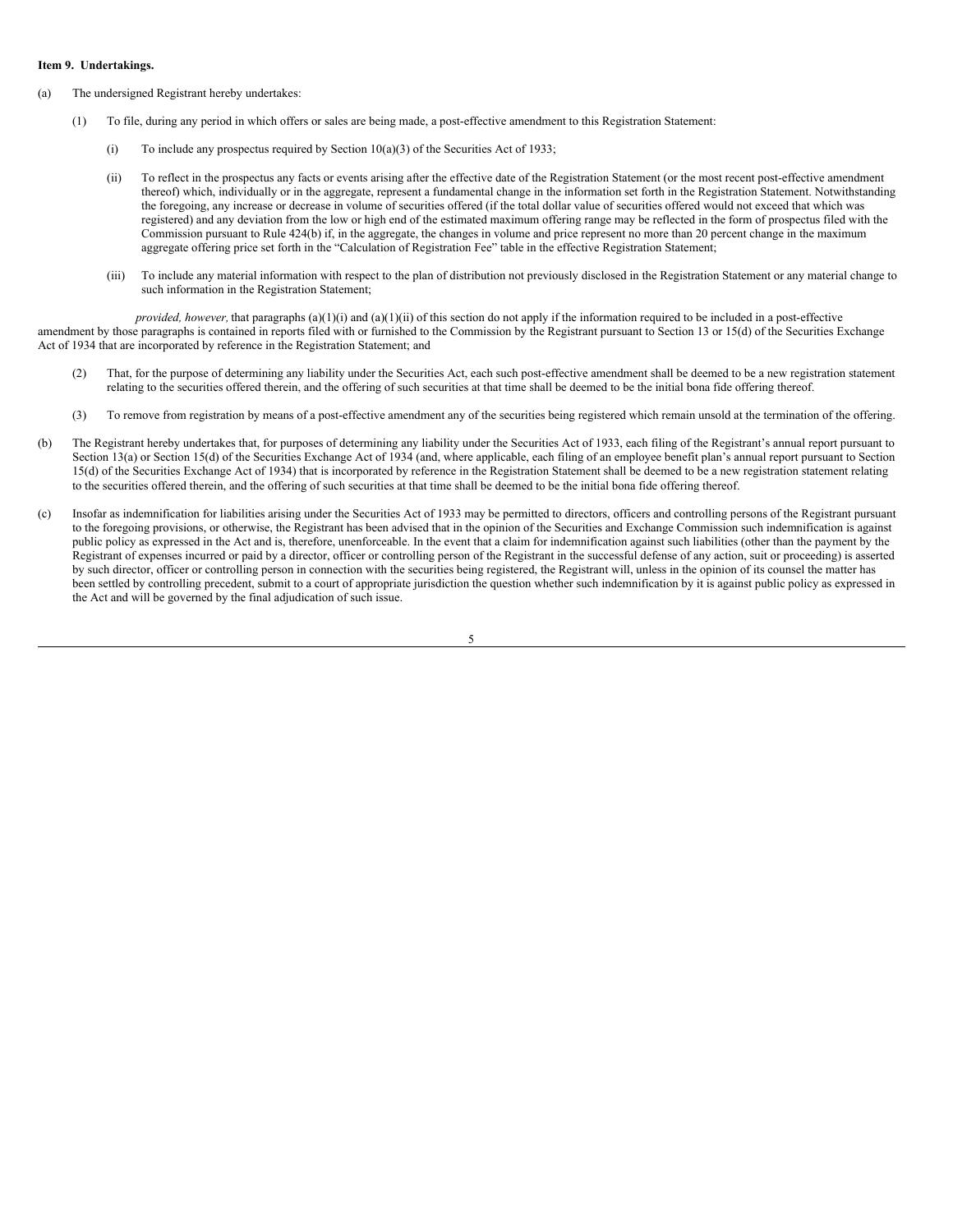#### **SIGNATURES**

Pursuant to the requirements of the Securities Act of 1933, the registrant certifies that it has reasonable grounds to believe that it meets all of the requirements for filing on Form S-8 and has duly caused this Registration Statement to be signed on its behalf by the undersigned, thereunto duly authorized, in the City of Bloomfield Hills, State of Michigan, on June 22, 2022.

## **ZIVO BIOSCIENCE, INC.**

By: /s/ Keith R. Marchiando Keith R. Marchiando

Chief Financial Officer, and Secretary

#### **POWER OF ATTORNEY**

Each person whose signature appears below constitutes and appoints John Payne and Keith Marchiando, or either of them, as his or her true and lawful attorneys-in-fact and agents, with the full power of substitution and resubstitution, for him or her and in his or her name, place or stead, in any and all capacities, to sign any and all amendments to this Registration Statement (including post-effective amendments), and to file the same, with all exhibits thereto and other documents in connection therewith, with the Securities and Exchange Commission, granting unto said attorneys-in-fact and agents, and each of them, full power and authority to do and perform each and every act and thing requisite and necessary to be done in connection therewith, as fully to all intents and purposes as he or she might or could do in person, hereby ratifying and confirming all that said attorneys-in-fact and agents, or any of them, or their or his or her substitute or substitutes, may lawfully do or cause to be done by virtue hereof.

Pursuant to the requirements of the Securities Act of 1933, this Registration Statement on Form S-8 has been signed by the following persons in the capacities and on the dates indicated.

| Signature                                              | <b>Title</b>                                    | Date          |
|--------------------------------------------------------|-------------------------------------------------|---------------|
| /s/ John B. Payne<br>John B. Payne                     | Chief Executive Officer, President and Director | June 22, 2022 |
| /s/ Keith R. Marchiando<br>Keith R. Marchiando         | Chief Financial Officer, and Secretary          | June 22, 2022 |
| /s/ Christopher D. Maggiore<br>Christopher D. Maggiore | Director                                        | June 22, 2022 |
| /s/ Nola E. Masterson<br>Nola E. Masterson             | Director                                        | June 22, 2022 |
| /s/ Alison A. Cornell<br>Alison A. Cornell<br>43919301 | Director                                        | June 22, 2022 |

6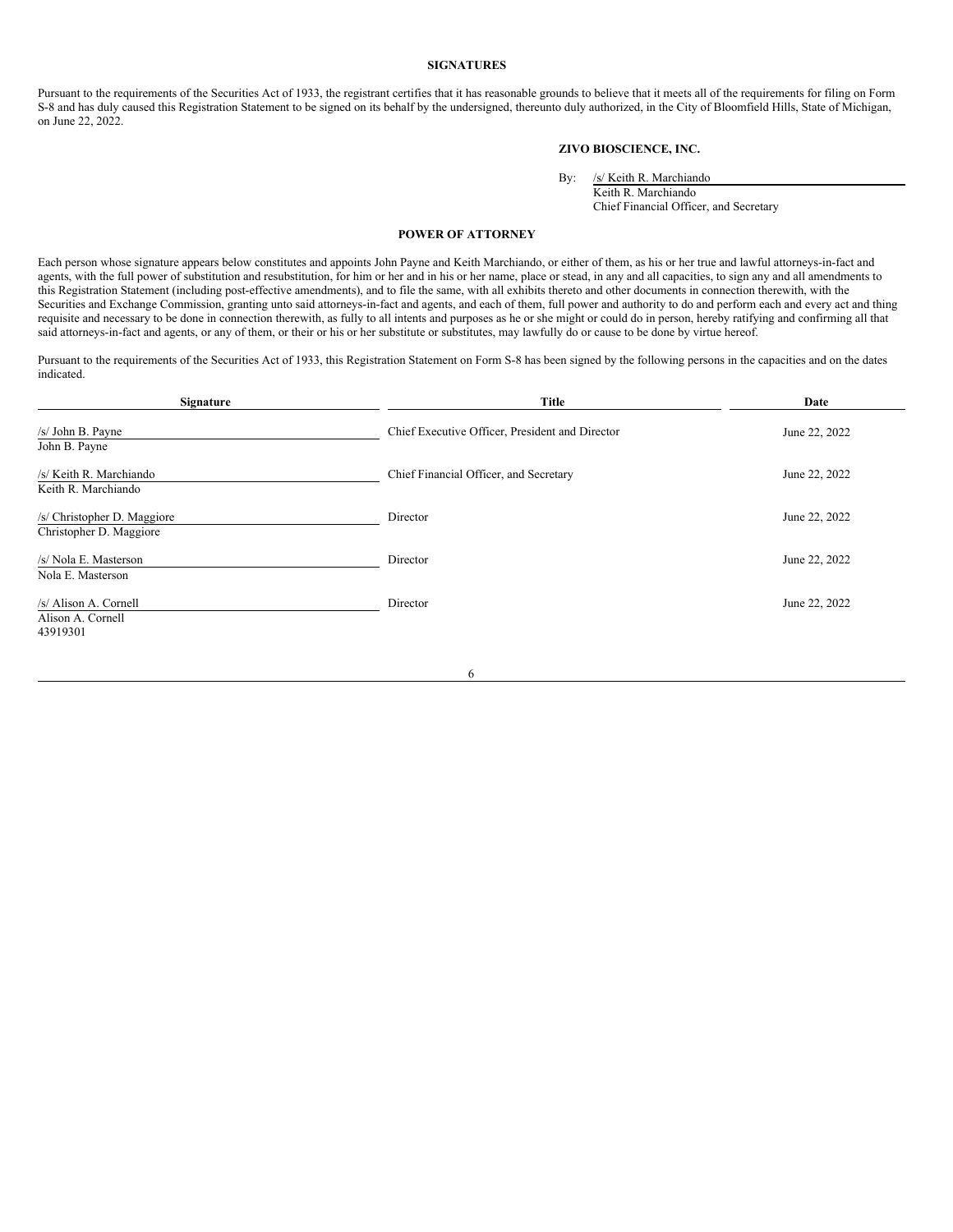# <span id="page-6-0"></span>**FENNEMORE.**

7800 Rancharrah Parkway, Reno, Nevada 89511 PH (775) 788-2200 | FX (775) 786-1177 fennemorelaw.com

**EXHIBIT 5.1**

June 22, 2022

Zivo Bioscience, Inc. 2804 Orchard Lake Rd., Suite 202 Keego Harbor, Michigan 48320

Re: Registration Statement on Form S-8

Ladies and Gentlemen:

You have requested our opinion with respect to certain matters in connection with the registration under the Securities Act of 1933, as amended (the "Act"), by Zivo Bioscience, Inc., a Nevada corporation (the "Company"), by means of a registration statement on Form S-8 (as it may be amended and supplemented, the "Registration Statement"), filed with the Securities and Exchange Commission (the "Commission"), of 1,470,983 shares (the "Incentive Shares") of common stock, par value \$0.001 per share of the Company, that will be issued pursuant to the Zivo Bioscience, Inc., 2021 Equity Incentive Plan (the "Plan").

In connection with this opinion, we have examined and relied upon (i) the Registration Statement, (ii) the Plan and (iii) the Company's articles of incorporation and bylaws, each as amended and currently in effect, and the originals or copies certified to our satisfaction of such other documents, records, certificates, memoranda and other instruments as in our judgment are necessary or appropriate to enable us to render the opinion expressed below. We have examined originals or copies of such other corporate records, certificates of corporate officers and public officials and other agreements and documents as we have deemed necessary or advisable for purposes of this opinion letter. We have relied upon the certificates of all public officials and corporate officers with respect to the accuracy of all factual matters contained therein. With respect to the Incentive Shares, we have assumed that at the time of issuance, the Company has sufficient authorized, but unissued shares available to allow for such issuance.

On the basis of the foregoing, and in reliance thereon, we are of the opinion that when Incentive Shares are issued pursuant to the Plan or pursuant to stock options or other instruments that have been issued pursuant to the Plan, such Incentive Shares will be validly issued, fully paid and nonassessable.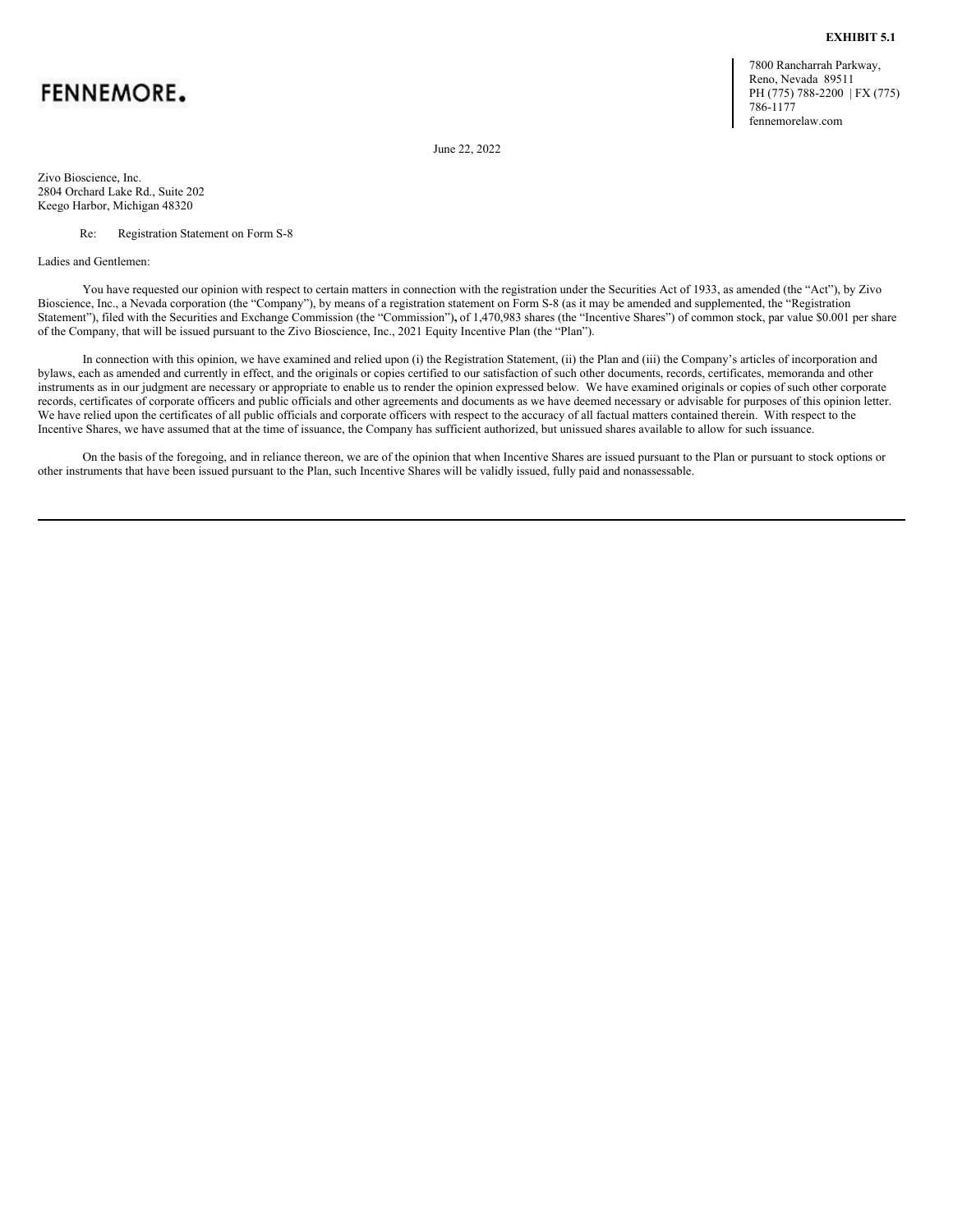Zivo Bioscience, Inc. June 22, 2022 Page 2

Our opinion is limited to the laws of the State of Nevada. We express no opinion as to the effect of the law of any other jurisdiction. Our opinion is rendered as of the date hereof, and we assume no obligation to advise you of changes in law or fact (or the effect thereof on the opinions expressed herein) that hereafter may come to our attention.

We hereby consent to the inclusion of this opinion as Exhibit 5.1 to the Registration Statement and to the references to our firm therein and in the Prospectus and in any Prospectus Supplement under the caption "Legal Matters." In giving our consent, we do not admit that we are in the category of persons whose consent is required under Section  $\overline{7}$  of the Act or the rules and regulations thereunder.

Very truly yours,

/s/ Fennemore Craig, P.C. Fennemore Craig, P.C.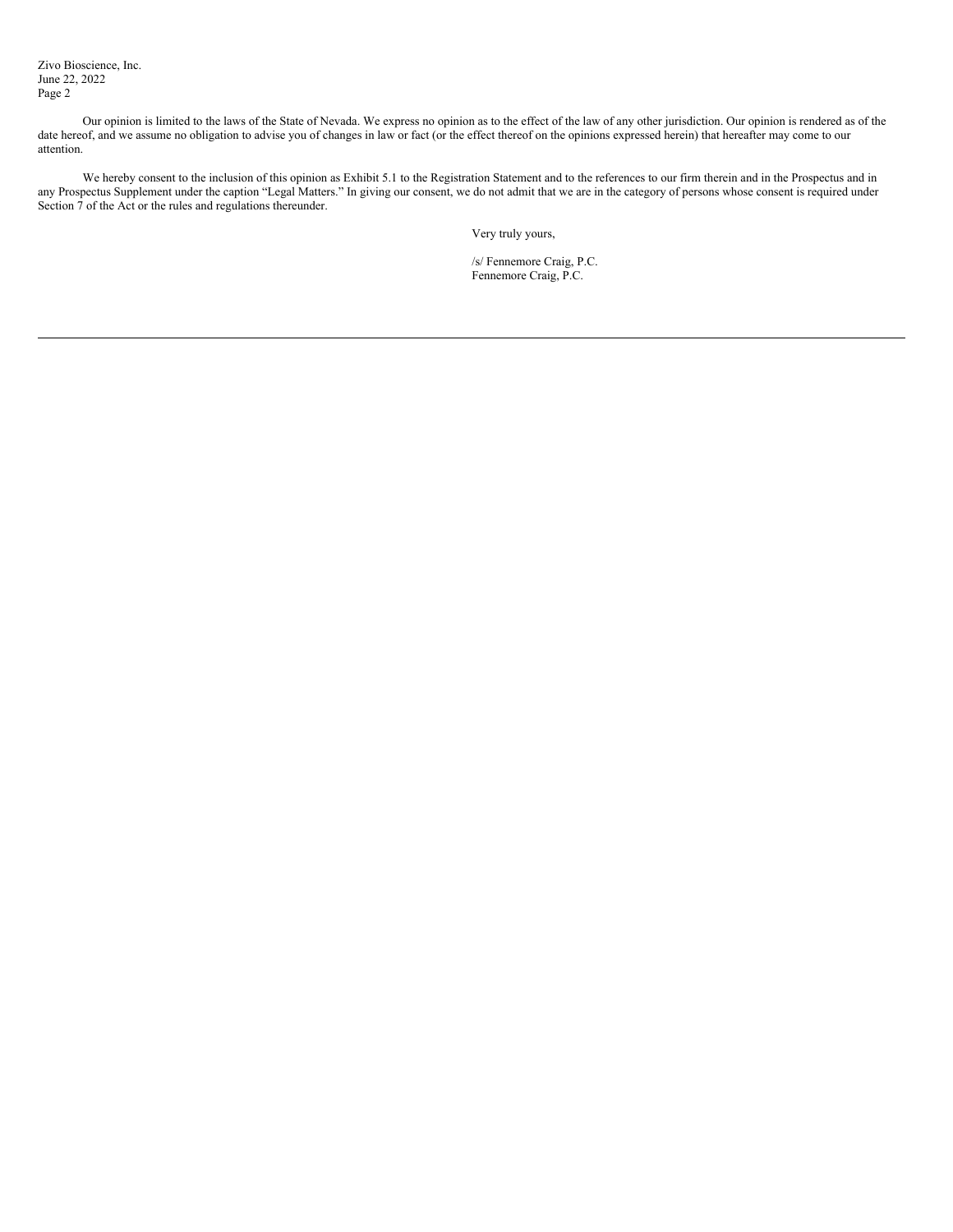## Consent of Independent Registered Public Accounting Firm

<span id="page-8-0"></span>Zivo Bioscience Inc. Bloomfield Hills, Michigan

We hereby consent to the incorporation by reference in the Registration Statement on Form S-8 of Zivo Bioscience Inc. and subsidiaries of our report dated April 22, 2022, relating to the consolidated financial statements, appearing in the Company's Annual Report on Form 10-K for the year ended December 31, 2021. Our report contains an explanatory paragraph regarding the Company's ability to continue as a going concern.

/s/ BDO USA, LLP

Troy, Michigan June 22, 2022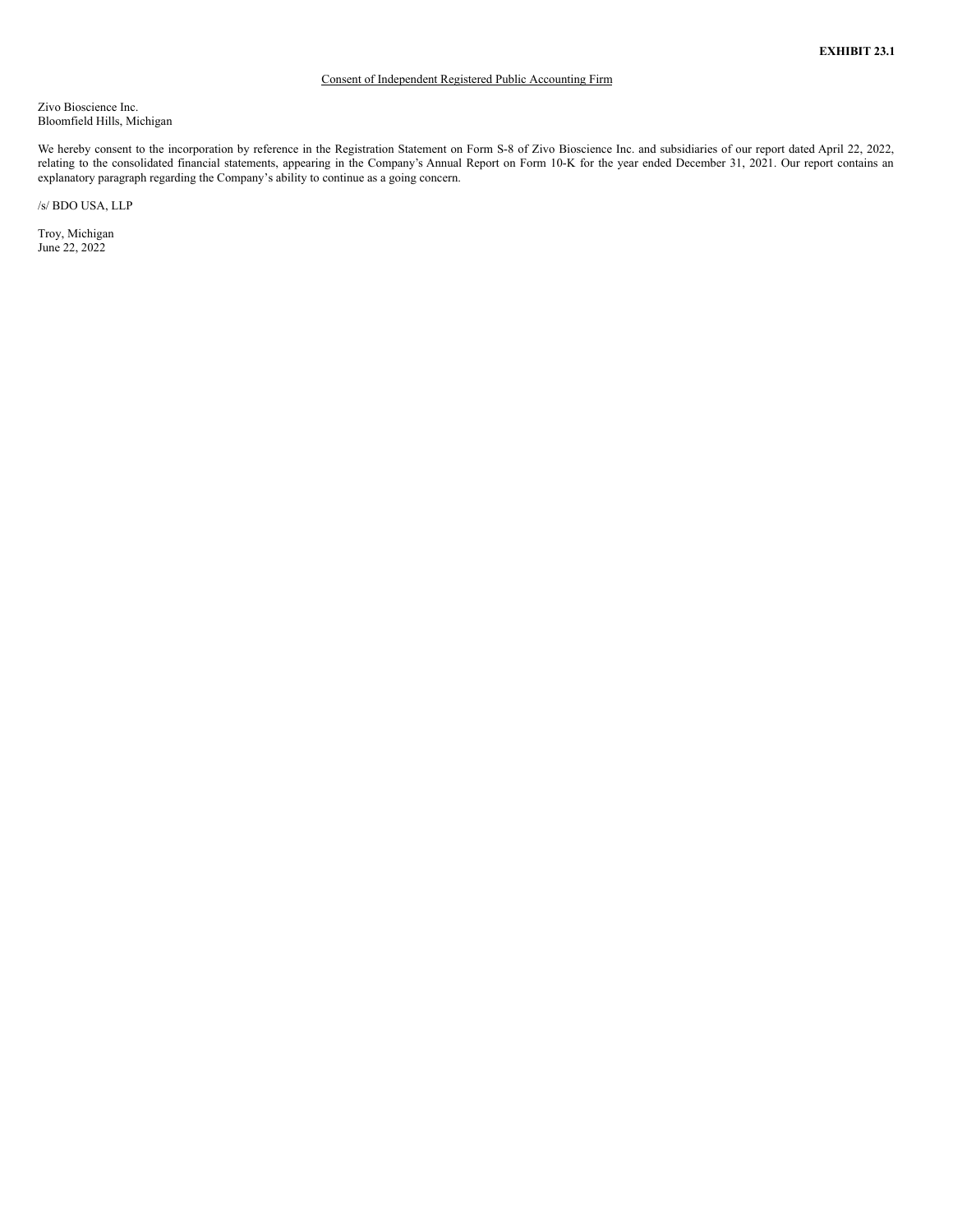#### **CONSENT OF INDEPENDENT REGISTERED PUBLIC ACCOUNTING FIRM**

<span id="page-9-0"></span>We consent to the incorporation by reference in this Registration Statement on Form S-8 of Zivo Bioscience, Inc. of our report dated February 25, 2021 (except for the effect of the recapitalization-reverse stock split described in Note 10, as to which the date is April 22, 2022) relating to our audits of the consolidated financial statements of Zivo Bioscience, Inc., which appears in the Annual Report on Form 10-K of Zivo Bioscience, Inc. for the year ended December 31, 2020.

/s/ WOLINETZ, LAFAZAN & COMPANY, P.C.

Oceanside, New York June 22, 2022